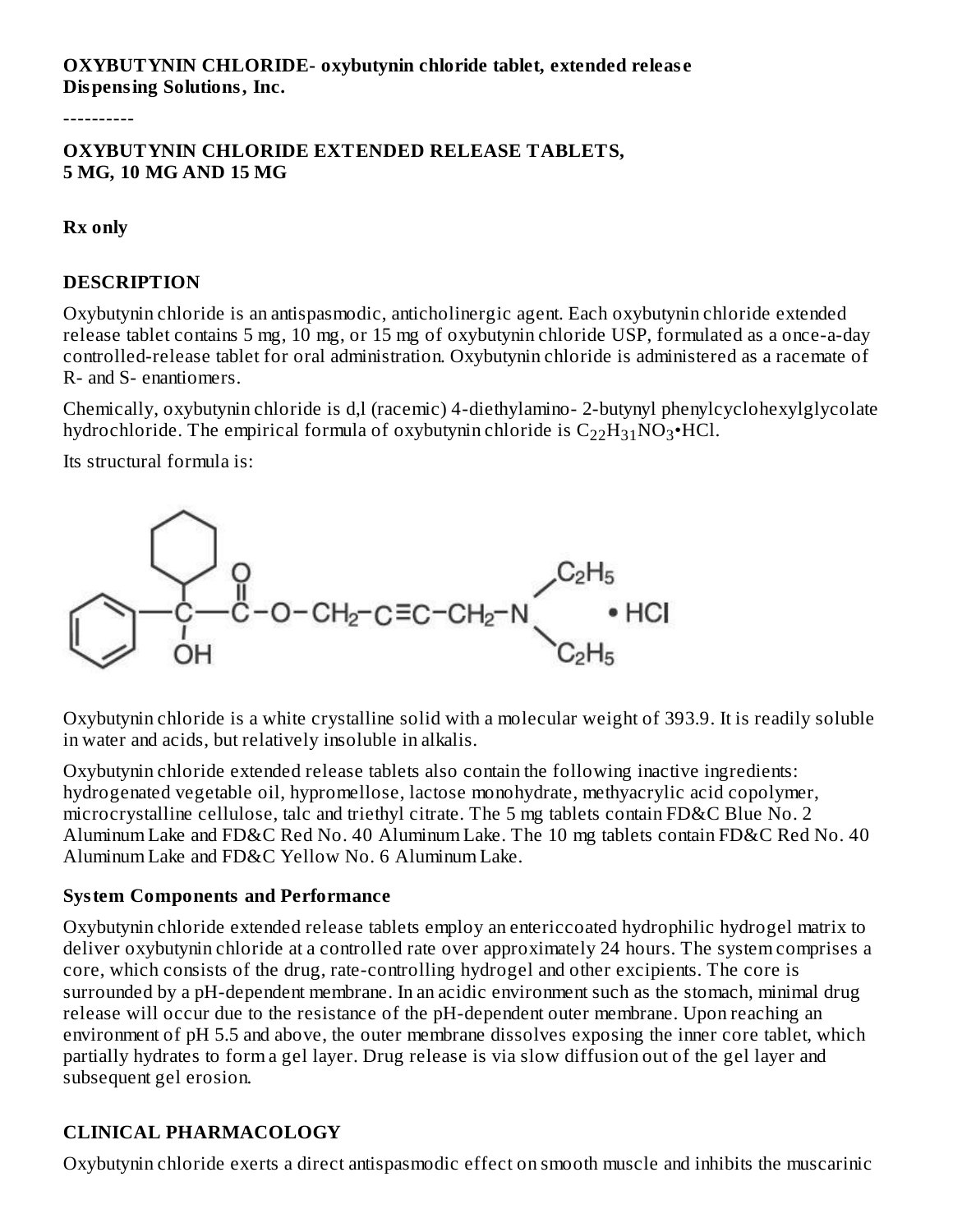action of acetylcholine on smooth muscle. Oxybutynin chloride exhibits only one-fifth of the anticholinergic activity of atropine on the rabbit detrusor muscle, but four to ten times the antispasmodic activity. No blocking effects occur at skeletal neuromuscular junctions or autonomic ganglia (antinicotinic effects).

Oxybutynin chloride relaxes bladder smooth muscle. In patients with conditions characterized by involuntary bladder contractions, cystometric studies have demonstrated that oxybutynin increases bladder (vesical) capacity, diminishes the frequency of uninhibited contractions of the detrusor muscle, and delays the initial desire to void. Oxybutynin thus decreases urgency and the frequency of both incontinent episodes and voluntary urination.

Antimuscarinic activity resides predominantly in the R-isomer. A metabolite, desethyloxybutynin, has pharmacological activity similar to that of oxybutynin in *in vitro* studies.

## **Pharmacokinetics**

## Absorption

Following the first dose of oxybutynin chloride extended release tablets, oxybutynin plasma concentrations rise for 4 to 6 hours; thereafter steady concentrations are maintained for up to 24 hours, minimizing fluctuations between peak and trough concentrations associated with oxybutynin.

The relative bioavailabilities of R- and S-oxybutynin from oxybutynin chloride extended release tablets are 156% and 187%, respectively, compared with oxybutynin. The mean pharmacokinetic parameters for R- and S-oxybutynin are summarized in Table 1. The plasma concentration-time profiles for R- and Soxybutynin are similar in shape; Figure 1 shows the profile for R-oxybutynin.

| Table 1 Mean (SD) R- and S-Oxybutynin Pharmacokinetic Parameters       |
|------------------------------------------------------------------------|
| <b>Following a Single Dose of Oxybutynin Chloride Extended Release</b> |
| Tablets 10 mg $(n=43)$                                                 |

| <b>Parameters (units)</b>                                |      | R-Oxybutynin |      | S-Oxybutynin |
|----------------------------------------------------------|------|--------------|------|--------------|
| $C_{\text{max}}$ (ng/mL)                                 | 1.0  | (0.6)        | 1.8  | (1.0)        |
| $T_{\text{max}}$ (h)                                     | 12.7 | (5.4)        | 11.8 | (5.3)        |
| $t_{1/2}$ (h)                                            | 13.2 | (6.2)        | 12.4 | (6.1)        |
| $AUC_{(0 \text{ to } 48)} (\text{ng} \cdot \text{h/mL})$ | 18.4 | (10.3)       | 34.2 | (16.9)       |
| $AUC_{inf}$ (ng $\cdot$ h/mL)                            | 21.3 | (12.2)       | 39.5 | (21.2)       |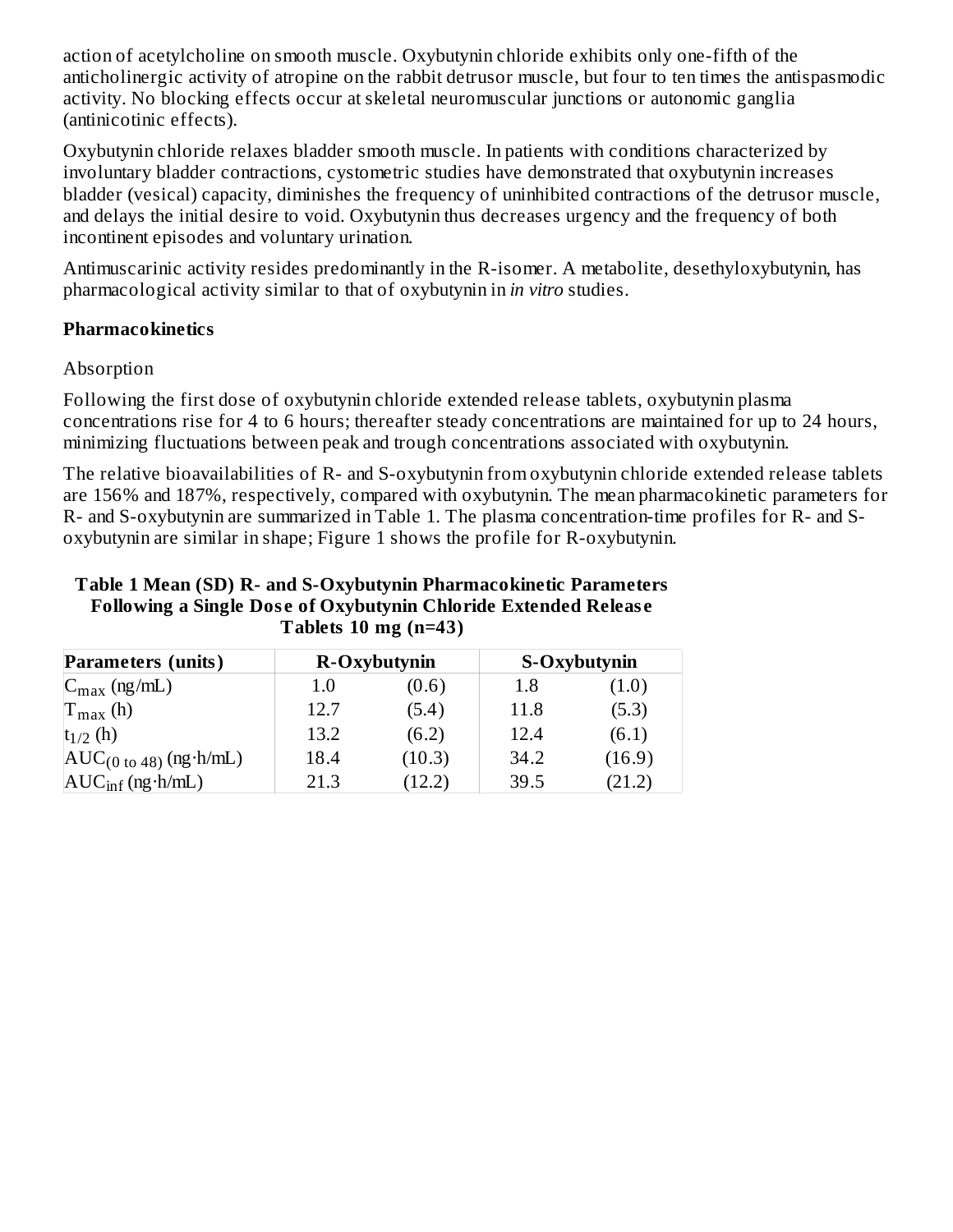

#### **Fig ure 1. Mean R-oxybutynin plasma concentrations following a sing le dos e of oxybutynin chloride extended releas e tablets, 10 mg and oxybutynin 5 mg administered every 8 hours (n=23 for each treatment).**

Steady-state oxybutynin plasma concentrations are achieved by Day 3 of repeated oxybutynin chloride extended release tablet dosing, with no observed drug accumulation or change in oxybutynin and desethyloxybutynin pharmacokinetic parameters.

Pharmacokinetic information for pediatric patients 5 to 15 years of age with symptoms of detrusor overactivity associated with a neurological condition (e.g., spina bifida) is approved for Alza Corporation's oxybutynin chloride extended release tablets. However, due to Alza Corporation's marketing exclusivity rights, this drug product is not labeled for pediatric use.

## *Food Effects*

The rate and extent of absorption and metabolism of oxybutynin are similar under fed and fasted conditions.

## Distribution

Oxybutynin is widely distributed in body tissues following systemic absorption. The volume of distribution is 193 L after intravenous administration of 5 mg oxybutynin chloride. Both enantiomers of oxybutynin are highly bound (>99%) to plasma proteins. Both enantiomers of N-desethyloxybutynin are also highly bound (>97%) to plasma proteins. The major binding protein is alpha-1 acid glycoprotein.

#### Metabolism

Oxybutynin is metabolized primarily by the cytochrome P450 enzyme systems, particularly CYP3A4 found mostly in the liver and gut wall. Its metabolic products include phenylcyclohexylglycolic acid, which is pharmacologically inactive, and desethyloxybutynin, which is pharmacologically active. Following oxybutynin chloride extended release tablet administration, plasma concentrations of R- and S-desethyloxybutynin are 73% and 92%, respectively, of concentrations observed with oxybutynin.

#### Excretion

Oxybutynin is extensively metabolized by the liver, with less than 0.1% of the administered dose excreted unchanged in the urine. Also, less than 0.1% of the administered dose is excreted as the metabolite desethyloxybutynin.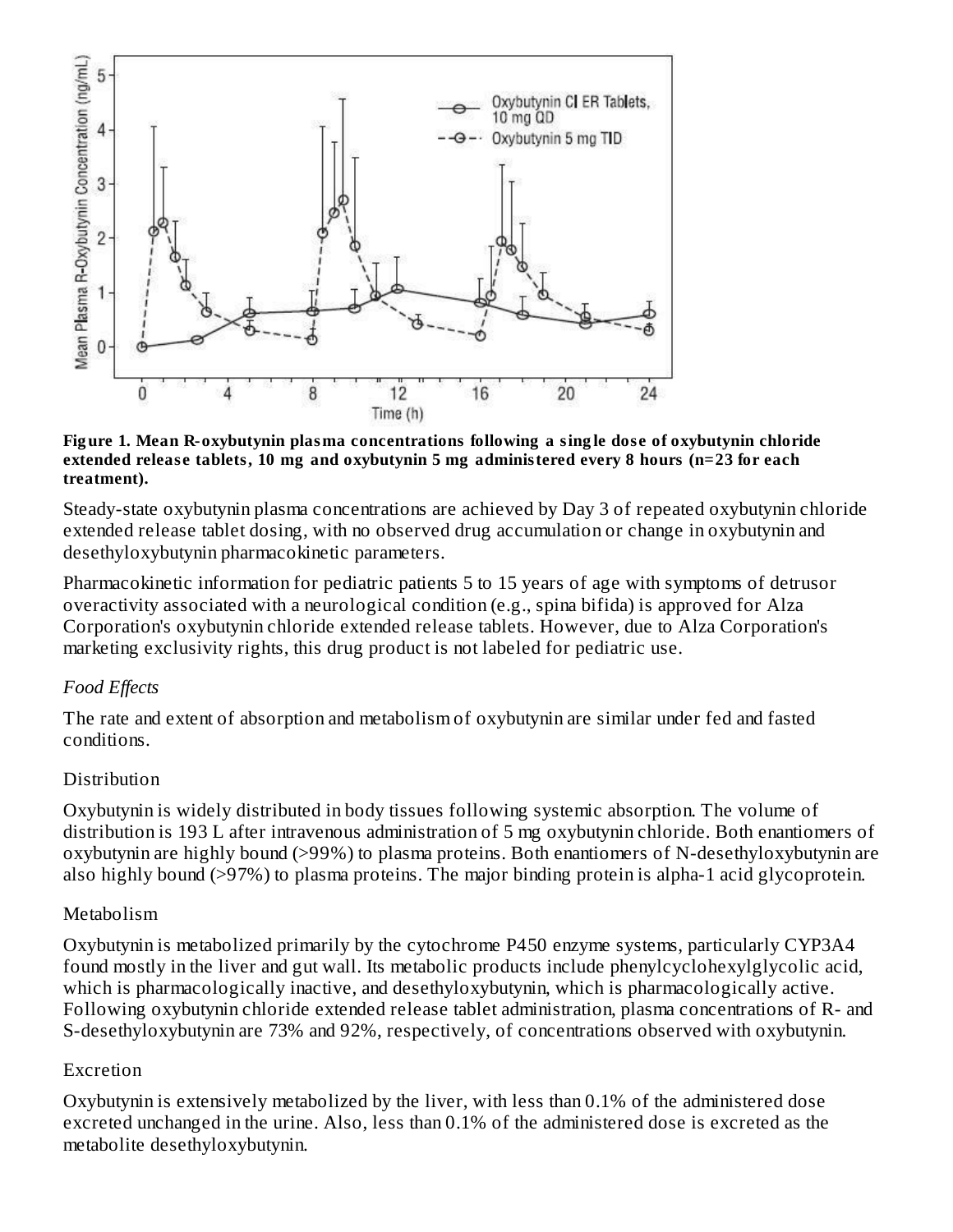## Dose Proportionality

Pharmacokinetic parameters of oxybutynin and desethyloxybutynin ( $\rm{C_{max}}$  and  $\rm{AUC}$ ) following administration of 5 to 20 mg of oxybutynin chloride extended release tablets are dose proportional.

## Special Populations

## *Geriatric*

The pharmacokinetics of oxybutynin chloride extended release tablets were similar in all patients studied (up to 78 years of age).

## *Pediatric*

Pharmacokinetic information for pediatric patients 5 to 15 years of age with symptoms of detrusor overactivity associated with a neurological condition (e.g., spina bifida) is approved for Alza Corporation's oxybutynin chloride extended release tablets. However, due to Alza Corporation's marketing exclusivity rights, this drug product is not labeled for pediatric use.

## *Gender*

There are no significant differences in the pharmacokinetics of oxybutynin in healthy male and female volunteers following administration of oxybutynin chloride extended release tablets.

## *Race*

Available data suggest that there are no significant differences in the pharmacokinetics of oxybutynin based on race in healthy volunteers following administration of oxybutynin chloride extended release tablets.

## *Renal Insufficiency*

There is no experience with the use of oxybutynin chloride extended release tablets in patients with renal insufficiency.

## *Hepatic Insufficiency*

There is no experience with the use of oxybutynin chloride extended release tablets in patients with hepatic insufficiency.

## *Drug-Drug Interactions*

# See **PRECAUTIONS: Drug Interactions**.

# **CLINICAL STUDIES**

Oxybutynin chloride extended release tablets were evaluated for the treatment of patients with overactive bladder with symptoms of urge urinary incontinence, urgency, and frequency in three controlled studies and one open-label study. The majority of patients were Caucasian (89.0%) and female (91.9%) with a mean age of 59 years (range, 18 to 98 years). Entry criteria required that patients have urge or mixed incontinence (with a predominance of urge) as evidenced by  $\geq 6$  urge incontinence episodes per week and  $\geq 10$  micturitions per day. Study 1 was a fixed-dose escalation design, whereas the other studies used a dose-adjustment design in which each patient's final dose was adjusted to a balance between improvement of incontinence symptoms and tolerability of side effects. Controlled studies included patients known to be responsive to oxybutynin or other anticholinergic medications, and these patients were maintained on a final dose for up to 2 weeks.

The efficacy results for the three controlled trials are presented in the following tables and figures.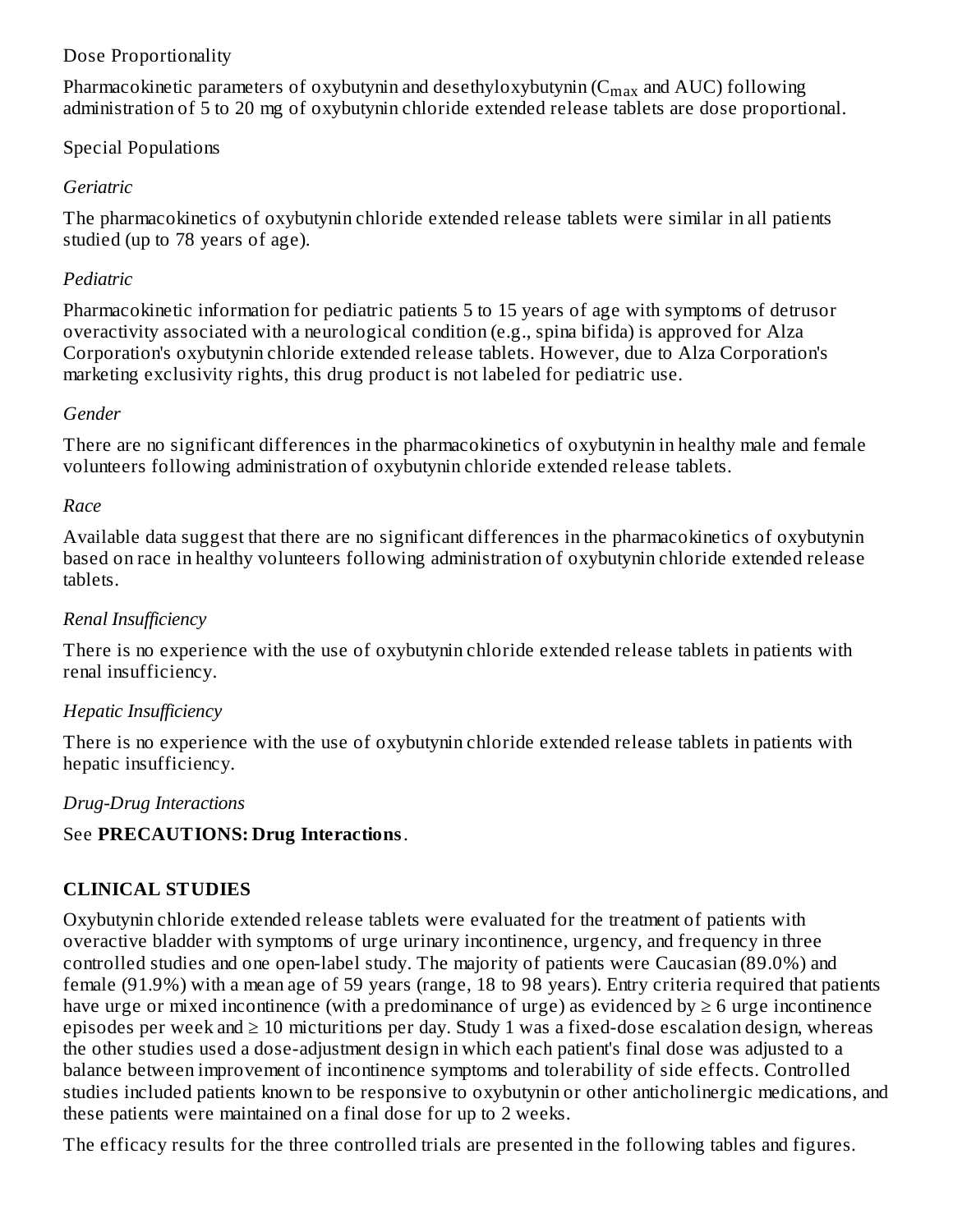| Study 1                                        | N                        | <b>Oxybutynin Cl</b><br><b>ER Tablets</b> | N    | <b>Placebo</b> |  |  |
|------------------------------------------------|--------------------------|-------------------------------------------|------|----------------|--|--|
| Mean Baseline                                  | 34                       | 15.9                                      | 16   | 20.9           |  |  |
| Mean (SD) Change from<br>Baseline <sup>*</sup> | 34                       | $-15.8(8.9)$                              | - 16 | $-7.6(8.6)$    |  |  |
| 95% Confidence Interval<br>for Difference      | $(-13.6,-2.8)^{\dagger}$ |                                           |      |                |  |  |
| (Oxybutynin Chloride ER Tablet-Placebo)        |                          |                                           |      |                |  |  |

#### **Number of Urge Urinary Incontinence Episodes Per Week**

\* Covariate adjusted mean with missing observations set to baseline values

† The difference between Oxybutynin Chloride ER Tablets and placebo was statistically significant.



Mean Change (+/-SD) in Episodes Per Week From Baseline

| <b>Study 2</b>                                 | N             | <b>Oxybutynin Cl</b><br><b>ER Tablets</b> | N  | Oxybutynin    |  |
|------------------------------------------------|---------------|-------------------------------------------|----|---------------|--|
| Mean Baseline                                  | 53            | 27.6                                      | 52 | 23.0          |  |
| Mean (SD) Change from<br>Baseline <sup>*</sup> | 53            | $-17.6(11.9)$                             | 52 | $-19.4(11.9)$ |  |
| 95% Confidence Interval<br>for Difference      | $(-2.8, 6.5)$ |                                           |    |               |  |
| (Oxybutynin Chloride ER Tablet-Oxybutynin)     |               |                                           |    |               |  |

\* Covariate adjusted mean with missing observations set to baseline values



Mean Change (+/-SD) in Episodes Per Week From Baseline

| <b>Study 3</b>                          | N   | <b>Oxybutynin Cl</b><br><b>ER Tablets</b> | N   | Oxybutynin   |
|-----------------------------------------|-----|-------------------------------------------|-----|--------------|
| Mean Baseline                           | 111 | 18.9                                      | 115 | 19.5         |
| Mean (SD) Change from<br>Baseline*      | 111 | $-14.5(8.7)$                              | 115 | $-13.8(8.6)$ |
| $\Omega$ <sub>Canfidange</sub> Interval |     |                                           |     |              |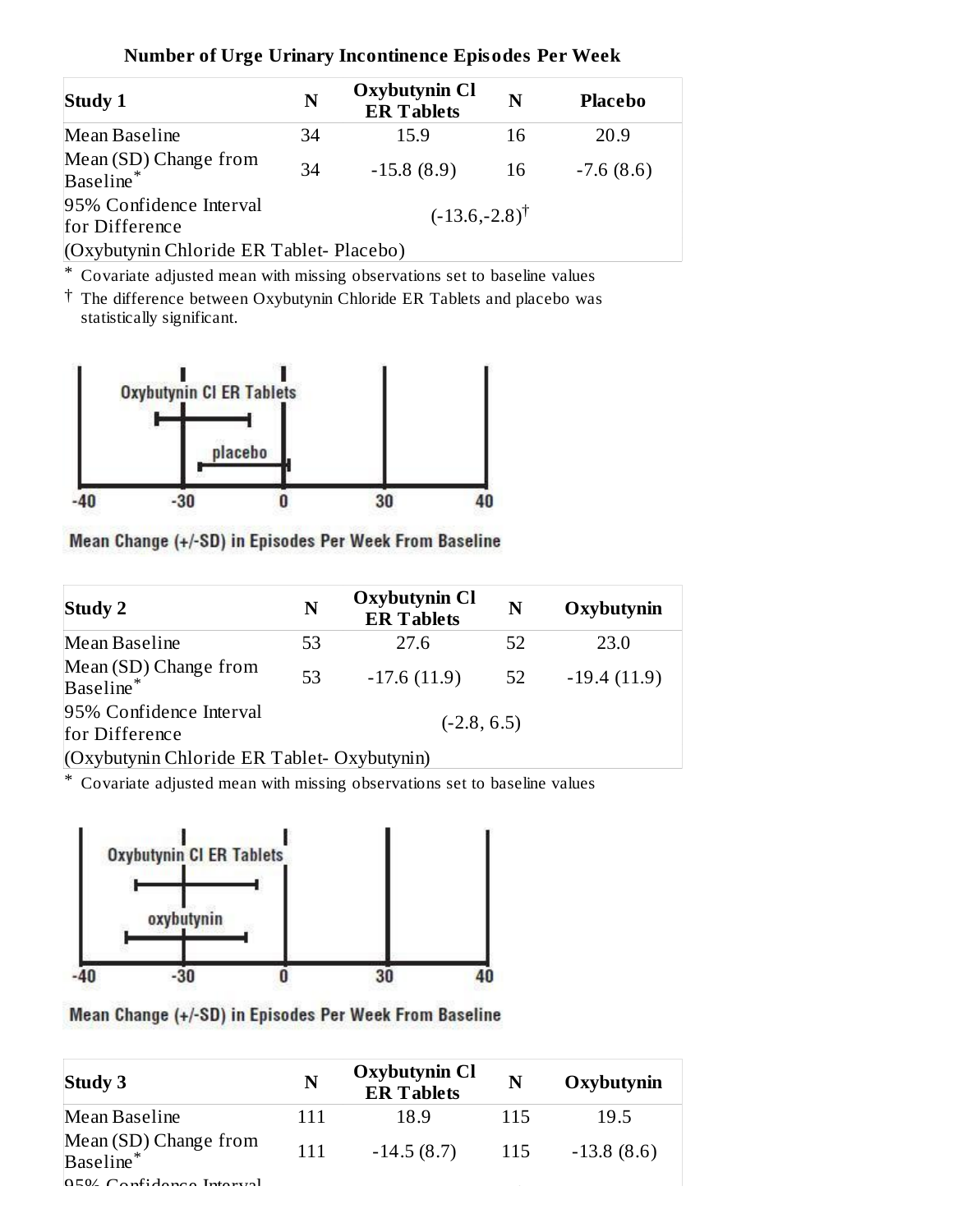\* Covariate adjusted mean with missing observations set to baseline values

† The difference between oxybutynin chloride ER tablets and oxybutynin fulfilled the criteria for comparable efficacy.



Mean Change (+/-SD) in Episodes Per Week From Baseline

# **INDICATIONS AND USAGE**

Oxybutynin chloride extended release tablets are once-daily controlled-release tablets indicated for the treatment of overactive bladder with symptoms of urge urinary incontinence, urgency, and frequency.

Pediatric use information for the treatment of patients aged 6 years and older with symptoms of detrusor overactivity associated with a neurological condition (e.g., spina bifida) is approved for Alza Corporation's oxybutynin chloride extended release tablets. However, due to Alza Corporation's marketing exclusivity rights, this drug product is not labeled for pediatric use.

# **CONTRAINDICATIONS**

Oxybutynin chloride extended release tablets are contraindicated in patients with urinary retention, gastric retention and other severe decreased gastrointestinal motility conditions, uncontrolled narrowangle glaucoma and in patients who are at risk for these conditions.

Oxybutynin chloride extended release tablets are also contraindicated in patients who have demonstrated hypersensitivity to the drug substance or other components of the product.

## **WARNINGS**

Angioedema of the face, lips, tongue and/or larynx has been reported with oxybutynin. In some cases, angioedema occurred after the first dose. Angioedema associated with upper airway swelling may be life-threatening. If involvement of the tongue, hypopharynx, or larynx occurs, oxybutynin should be promptly discontinued and appropriate therapy and/or measures necessary to ensure a patient airway should be promptly provided.

## **PRECAUTIONS**

## **Central Nervous System Effects**

Oxybutynin is associated with anticholinergic central nervous system (CNS) effects (see **ADVERSE REACTIONS**). A variety of CNS anticholinergic effects have been reported, including hallucinations, agitation, confusion and somnolence. Patients should be monitored for signs of anticholinergic CNS effects, particularly in the first few months after beginning treatment or increasing the dose. If a patient experiences anticholinergic CNS effects, dose reduction or drug discontinuation should be considered.

Oxybutynin chloride extended release tablets should be used with caution in patients with preexisting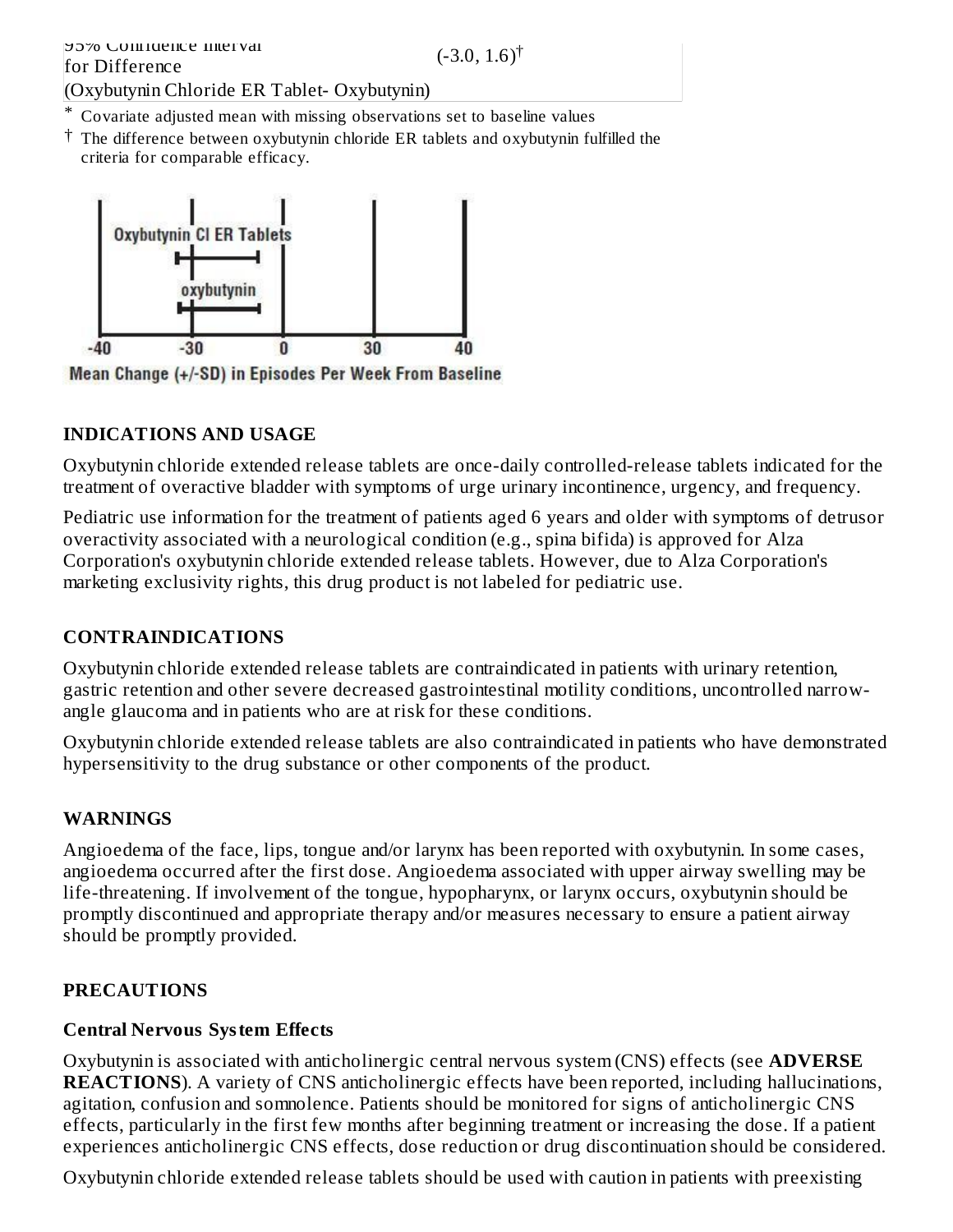dementia treated with cholinesterase inhibitors due to the risk of aggravation of symptoms.

## **General**

Oxybutynin chloride extended release tablets should be used with caution in patients with hepatic or renal impairment and in patients with myasthenia gravis due to the risk of symptom aggravation.

# **Urinary Retention**

Oxybutynin chloride extended release tablets should be administered with caution to patients with clinically significant bladder outflow obstruction because of the risk of urinary retention (see **CONTRAINDICATIONS**).

# **Gastrointestinal Disorders**

Oxybutynin chloride extended release tablets should be administered with caution to patients with gastrointestinal obstructive disorders because of the risk of gastric retention (see **CONTRAINDICATIONS**).

Oxybutynin chloride extended release tablets, like other anticholinergic drugs, may decrease gastrointestinal motility and should be used with caution in patients with conditions such as ulcerative colitis and intestinal atony.

Oxybutynin chloride extended release tablets should be used with caution in patients who have gastroesophageal reflux and/or who are concurrently taking drugs (such as bisphosphonates) that can cause or exacerbate esophagitis.

As with any other nondeformable material, caution should be used when administering oxybutynin chloride extended release tablets to patients with preexisting severe gastrointestinal narrowing (pathologic or iatrogenic). There have been rare reports of obstructive symptoms in patients with known strictures in association with the ingestion of other drugs in nondeformable controlled-release formulations.

# **Information for Patients**

Patients should be informed that oxybutynin may produce angioedema that could result in lifethreatening airway obstruction. Patients should be advised to promptly discontinue oxybutynin therapy and seek immediate medical attention if they experience edema of the tongue, edema of the the laryngopharynx, or difficulty breathing.

Patients should be informed that heat prostration (fever and heat stroke due to decreased sweating) can occur when anticholinergics such as oxybutynin chloride are administered in the presence of high environmental temperature.

Because anticholinergic agents such as oxybutynin may produce drowsiness (somnolence) or blurred vision, patients should be advised to exercise caution.

Patients should be informed that alcohol may enhance the drowsiness caused by anticholinergic agents such as oxybutynin.

Patients should be informed that oxybutynin chloride extended release tablets should be swallowed whole with the aid of liquids. Patients should not chew, divide, or crush tablets.

Oxybutynin chloride extended release tablets should be taken at approximately the same time each day.

# **Drug Interactions**

The concomitant use of oxybutynin with other anticholinergic drugs or with other agents which produce dry mouth, constipation, somnolence (drowsiness), and/or other anticholinergic-like effects may increase the frequency and/or severity of such effects.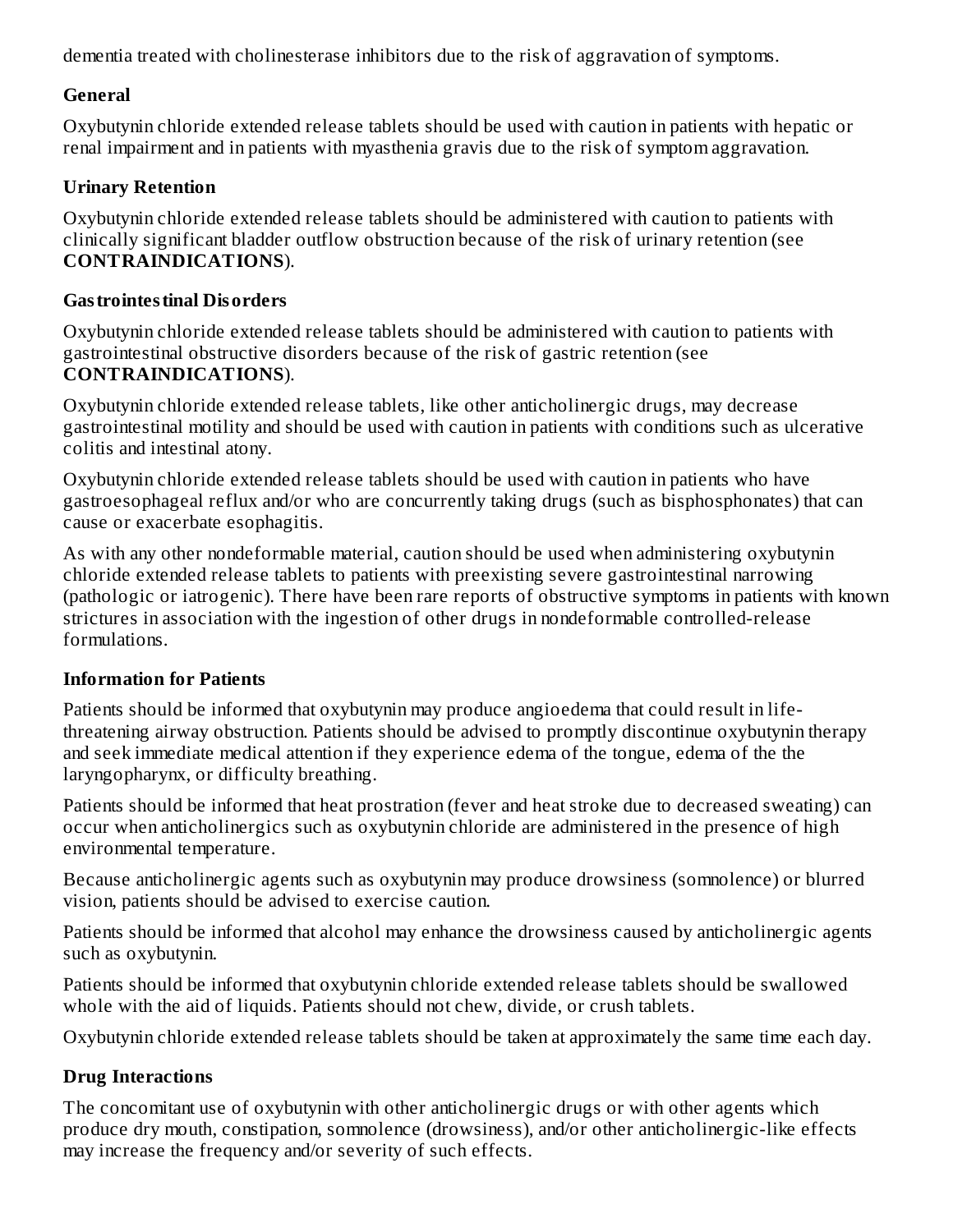Anticholinergic agents may potentially alter the absorption of some concomitantly administered drugs due to anticholinergic effects on gastrointestinal motility. This may be of concern for drugs with a narrow therapeutic index.

Mean oxybutynin chloride plasma concentrations were approximately 2 fold higher when oxybutynin chloride extended release tablets were administered with ketoconazole, a potent CYP3A4 inhibitor. Other inhibitors of the cytochrome P450 3A4 enzyme system, such as antimycotic agents (e.g., itraconazole and miconazole) or macrolide antibiotics (e.g., erythromycin and clarithromycin), may alter oxybutynin mean pharmacokinetic parameters (i.e.,  $\mathsf{C}_{\max}$  and  $\mathrm{AUC}$ ). The clinical relevance of such potential interactions is not known. Caution should be used when such drugs are co-administered.

# **Carcinogenesis, Mutagenesis, Impairment of Fertility**

A 24-month study in rats at dosages of oxybutynin chloride of 20, 80, and 160 mg/kg/day showed no evidence of carcinogenicity. These doses are approximately 6, 25, and 50 times the maximum human exposure, based on surface area.

Oxybutynin chloride showed no increase of mutagenic activity when tested in *Schizosaccharomyces pompholiciformis*, *Saccharomyces cerevisiae*, and *Salmonella typhimurium* test systems.

Reproduction studies with oxybutynin chloride in the mouse, rat, hamster, and rabbit showed no definite evidence of impaired fertility.

# **Pregnancy**

Teratogenic Effects

# *Pregnancy Category B*

Reproduction studies with oxybutynin chloride in the mouse, rat, hamster, and rabbit showed no definite evidence of impaired fertility or harm to the animal fetus. The safety of oxybutynin chloride extended release tablet administration to women who are or who may become pregnant has not been established. Therefore, oxybutynin chloride extended release tablets should not be given to pregnant women unless, in the judgment of the physician, the probable clinical benefits outweigh the possible hazards.

# **Nursing Mothers**

It is not known whether oxybutynin is excreted in human milk. Because many drugs are excreted in human milk, caution should be exercised when oxybutynin chloride extended release tablets are administered to a nursing woman.

# **Pediatric Us e**

Clinical study information for pediatric patients 6 to 15 years of age with symptoms of detrusor overactivity associated with a neurological condition (e.g., spina bifida) is approved for Alza Corporation's oxybutynin chloride extended release tablets. However, due to Alza Corporation's marketing exclusivity rights, this drug product is not labeled for pediatric use.

Oxybutynin chloride extended release tablets are not recommended in pediatric patients who cannot swallow the tablet whole without chewing, dividing, or crushing, or in children under the age of 6 years.

# **Geriatric Us e**

The rate and severity of anticholinergic effects reported by patients less than 65 years old and those 65 years and older were similar (see **CLINICAL PHARMACOLOGY, Pharmacokinetics, Special Populations: Geriatric***)*.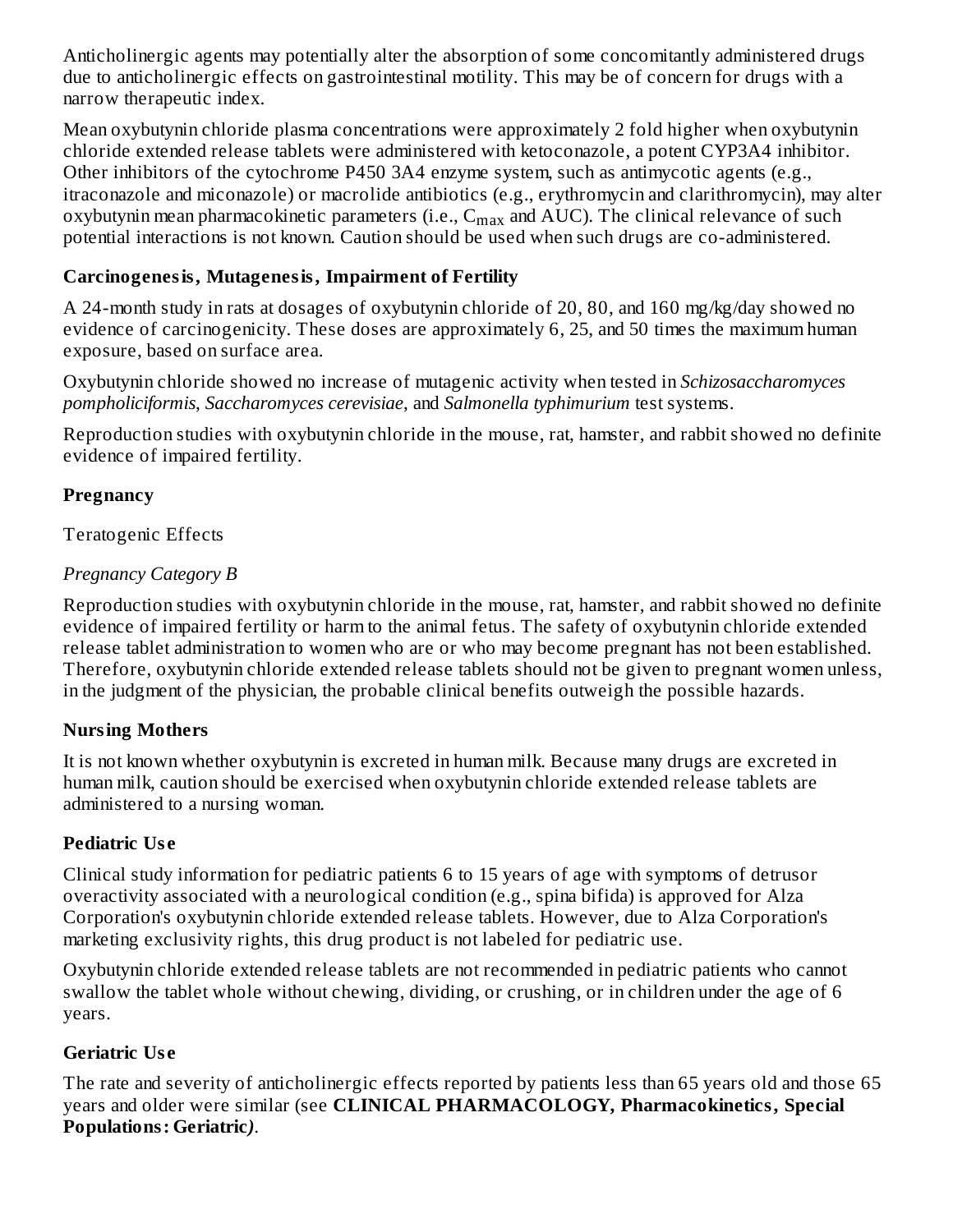## **ADVERSE REACTIONS**

#### **Clinical Trials**

Because clinical trials are conducted under widely varying conditions, the adverse reaction rates observed in the clinical trials of a drug cannot be directly compared to rates in the clinical trials of another drug and may not reflect the rates observed in clinical practice.

The safety and efficacy of oxybutynin chloride extended-release tablets were evaluated in a total of 580 participants who received oxybutynin chloride extended-release tablets in 4 clinical trials (429 patients) and four pharmacokinetic studies (151 healthy volunteers). The 429 patients were treated with 5 - 30 mg/day for up to 4.5 months. Three of the 4 clinical trials allowed dose adjustments based on efficacy and adverse events and one was a fixed-dose escalation design. Safety information is provided for 429 patients from these three controlled clinical studies and one open-label study in the first column of Table 2 below.

Adverse reactions from two additional fixed-dose, activecontrolled, 12-week treatment duration, postmarketing studies, in which 576 patients were treated with oxybutynin chloride extended-release tablets 10 mg/day, are also listed in Table 2 (second column).

| Table 2 Incidence (%) of Adverse Reactions Reported by $\geq 5\%$ of |
|----------------------------------------------------------------------|
| Patients Using Oxybutynin Chloride Extended-Release Tablets (5 – 30  |
| mg/day) and % of Corresponding Adverse Reactions in Two Fixed-       |
| Dose (10 mg/day) Studies                                             |

| <b>Body System</b> | <b>Adverse</b><br><b>Reactions</b> | Oxybutynin<br><b>Chloride ER</b><br><b>Tablets</b><br>$5 - 30$ mg/day (n<br>$= 429$ | Oxybutynin<br><b>Chloride ER</b><br><b>Tablets</b><br>10 mg/day ( $n =$<br>576) |
|--------------------|------------------------------------|-------------------------------------------------------------------------------------|---------------------------------------------------------------------------------|
| General            | headache                           | 10                                                                                  | 6                                                                               |
| Digestive          | dry mouth                          | 61                                                                                  | 29                                                                              |
|                    | constipation                       | 13                                                                                  | 7                                                                               |
|                    | diarrhea                           | 9                                                                                   | 7                                                                               |
|                    | nausea                             | 9                                                                                   | $\overline{2}$                                                                  |
|                    | dyspepsia                          | 7                                                                                   | 5                                                                               |
| Nervous            | somnolence                         | 12                                                                                  | $\overline{2}$                                                                  |
|                    | dizziness                          | 6                                                                                   | 4                                                                               |
| Special senses     | blurred vision                     | 8                                                                                   | 1                                                                               |
|                    | dry eyes                           | 6                                                                                   | 3                                                                               |
| Urogenital         | urinary tract<br>infection         | 5                                                                                   | 5                                                                               |

The most common adverse reactions reported by the 429 patients receiving 5 - 30 mg/day oxybutynin chloride extended-release tablets were the expected side effects of anticholinergic agents. The incidence of dry mouth was dose-related.

The discontinuation rate for all adverse reactions was 6.8% in the 429 patients from the 4 studies of efficacy and safety who received 5-30 mg/day. The most frequent adverse reactions causing early discontinuation of study medication was nausea (1.9%), while discontinuation due to dry mouth was 1.2%.

In addition, the following adverse reactions were reported by  $\geq 1$  to  $\leq 5\%$  of all patients who received oxybutynin chloride extended-release tablets in the 6 adjustable and fixed-dose efficacy and safety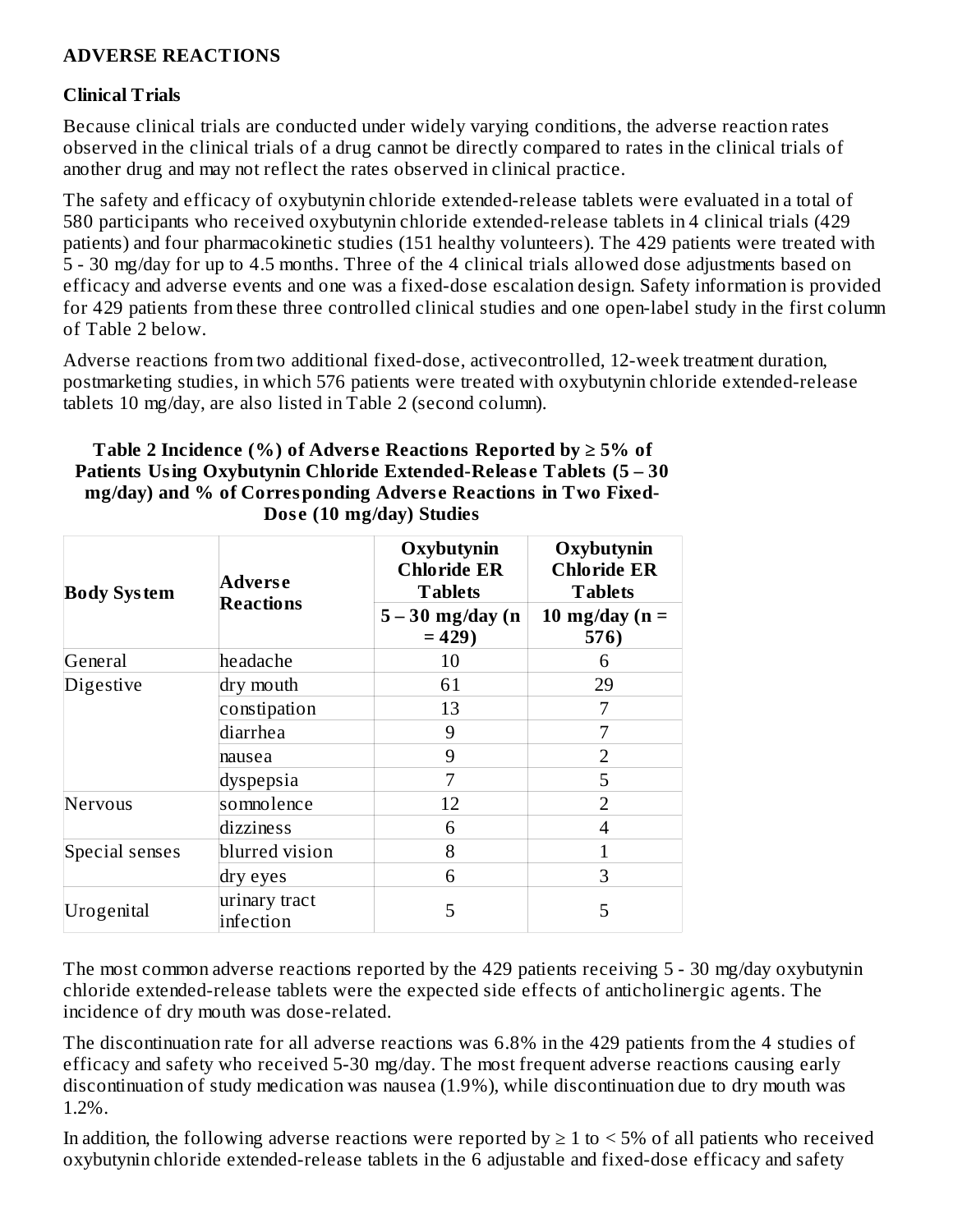studies. *Psychiatric disorders:* depression, nervousness, insomnia, confusional state; *Nervous System Disorders:* dysgeusia; *Cardiac disorders:* palpitations; *Vascular disorders:* hypertension; *Respiratory, thoracic and mediastinal disorders:* nasal dryness, cough, oropharyngeal pain, dry throat; *Gastrointestinal Disorders:* gastroesophageal reflux disease, abdominal pain, flatulence, vomiting; *Skin and subcutaneous tissue disorders:* dry skin, pruritus; *Renal and urinary disorders:* urinary retention, urinary hesitation, dysuria; *General disorders and administration site conditions:* fatigue, edema peripheral, chest pain.

The following adverse reactions were reported by <1% of oxybutynin chloride extended-release tablets-treated patients and at a higher incidence than placebo in clinical trials: *Metabolism and Nutrition Disorders:* anorexia, fluid retention; *Vascular disorders:* hot flush; *Respiratory, thoracic and mediastinal disorders:* dysphonia; *Gastrointestinal Disorders:* dysphagia, frequent bowel movements; *General disorders and administration site conditions:* chest discomfort, thirst.

# **Postmarketing Experience**

The following additional adverse drug reactions have been reported from worldwide postmarketing experience with oxybutynin chloride extended-release tablets. Because postmarketing reactions are reported voluntarily from a population of uncertain size, it is not always possible to reliably estimate their frequency or establish a causal relationship to drug exposure.

*Psychiatric Disorders:* psychotic disorder, agitation, hallucinations, memory impairment; *Nervous System Disorders:* convulsions; *Eye Disorders:* glaucoma; *Cardiac Disorders:* arrhythmia, tachycardia, QT interval prolongation; *Vascular Disorders:* flushing; *Skin and Subcutaneous Tissue Disorders:* rash; *Renal and Urinary Disorders:* impotence; *General Disorders and Administration Site Conditions:* hypersensitivity reactions, including angioedema with airway obstruction, urticaria, and face edema; rare anaphylactic reactions requiring hospitalization for emergency treatment; *Injury, poisoning and procedural complications:* fall.

Additional adverse events reported with some other oxybutynin chloride formulations include: cycloplegia, mydriasis, and suppression of lactation.

# **OVERDOSAGE**

The continuous release of oxybutynin from oxybutynin chloride extended release tablets should be considered in the treatment of overdosage. Patients should be monitored for at least 24 hours. Treatment should be symptomatic and supportive. Activated charcoal as well as a cathartic may be administered.

Overdosage with oxybutynin chloride has been associated with anticholinergic effects including central nervous system excitation, flushing, fever, dehydration, cardiac arrhythmia, vomiting, and urinary retention.

Ingestion of 100 mg oxybutynin chloride in association with alcohol has been reported in a 13-year-old boy who experienced memory loss, and a 34-year-old woman who developed stupor, followed by disorientation and agitation on awakening, dilated pupils, dry skin, cardiac arrhythmia, and retention of urine. Both patients fully recovered with symptomatic treatment.

# **DOSAGE AND ADMINISTRATION**

Oxybutynin chloride extended release tablets must be swallowed whole with the aid of liquids, and must not be chewed, divided, or crushed.

Oxybutynin chloride extended release tablets may be administered with or without food.

# **Adults**

The recommended starting dose of oxybutynin chloride extended release tablets is 5 or 10 mg once daily at approximately the same time each day. Dosage may be adjusted in 5-mg increments to achieve a balance of efficacy and tolerability (up to a maximum of 30 mg/day). In general, dosage adjustment may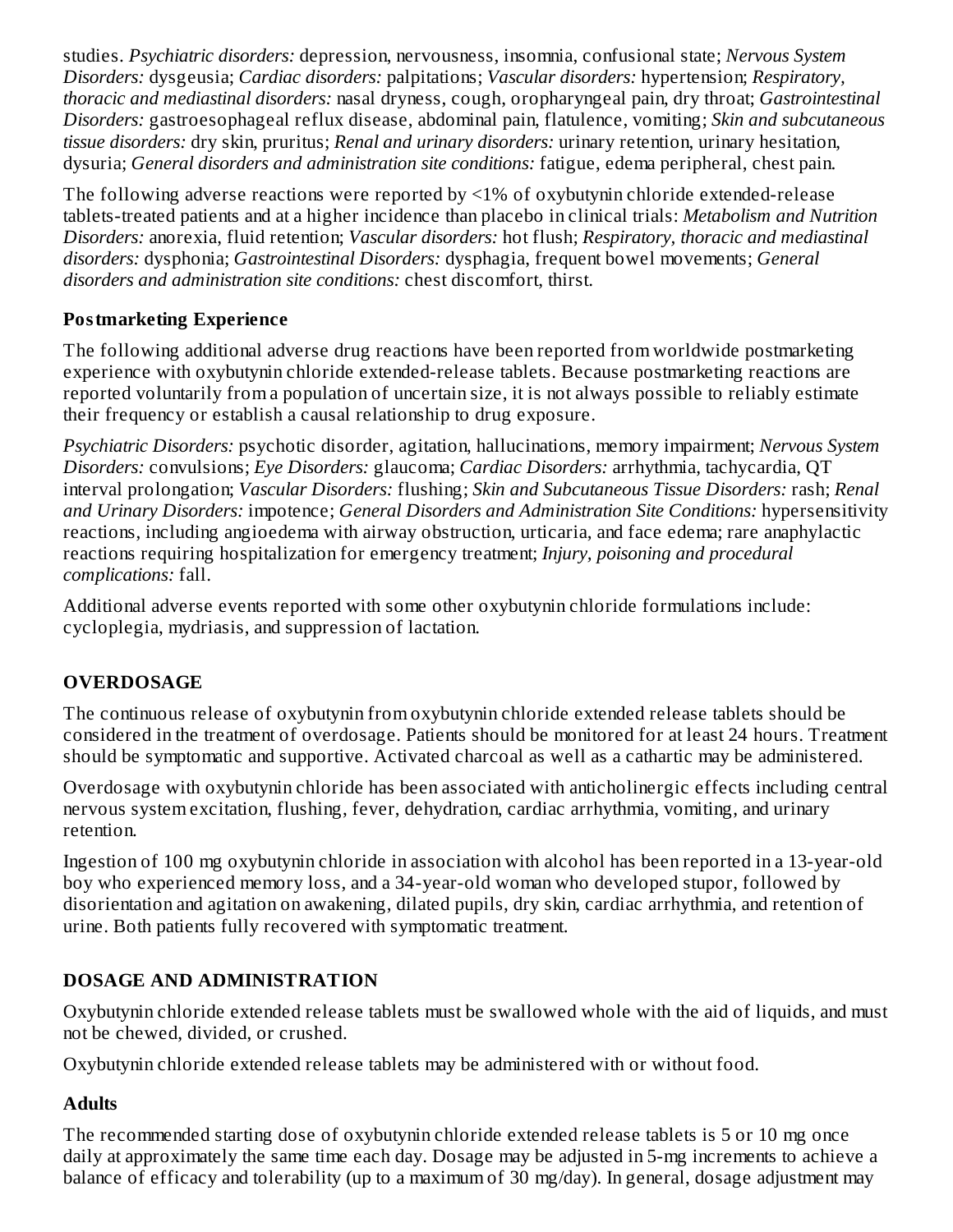proceed at approximately weekly intervals.

#### **Pediatric patients**

Dosing information for pediatric patients aged 6 years and older is approved for Alza Corporation's oxybutynin chloride extended release tablets. However, due to Alza Corporation's marketing exclusivity rights, this drug product is not labeled for pediatric use.

## **HOW SUPPLIED**

Oxybutynin chloride extended-release tablets, 5 mg – Each light purple, film-coated, round convex tablets, debossed with "G 341" on one side and plain on the other side

Bottles of 100 NDC 0093-5206-01

Oxybutynin chloride extended-release tablets, 10 mg – Each light pink, film-coated, round convex tablets, debossed with "G 342" on one side and plain on the other side

Bottles of 100 NDC 0093-5207-01

Oxybutynin chloride extended-release tablets, 15 mg – Each off-white, film-coated, round convex tablets, debossed with "G 343" on one side and plain on the other side

Bottles of 100 NDC 0093-5208-01

#### **Storage**

Store at 20°C to 25°C (68°F to 77°F) [see USP Controlled Room Temperature]. Protect from moisture and humidity.

Dispense in a tightly-closed, light-resistant container (USP).

Manufactured By: **IMPAX Laboratories, Inc.** Hayward, CA 94544 USA

Manufactured For: **TEVA PHARMACEUTICALS USA** Sellersville, PA 18960

## **Rx only**

Rev. 11/2012 675-03

## **PRINCIPAL DISPLAY PANEL - 5 mg Tablet Bottle Label**

#### **NDC 66336-0604-XX**

**NDC 66336-0604-30**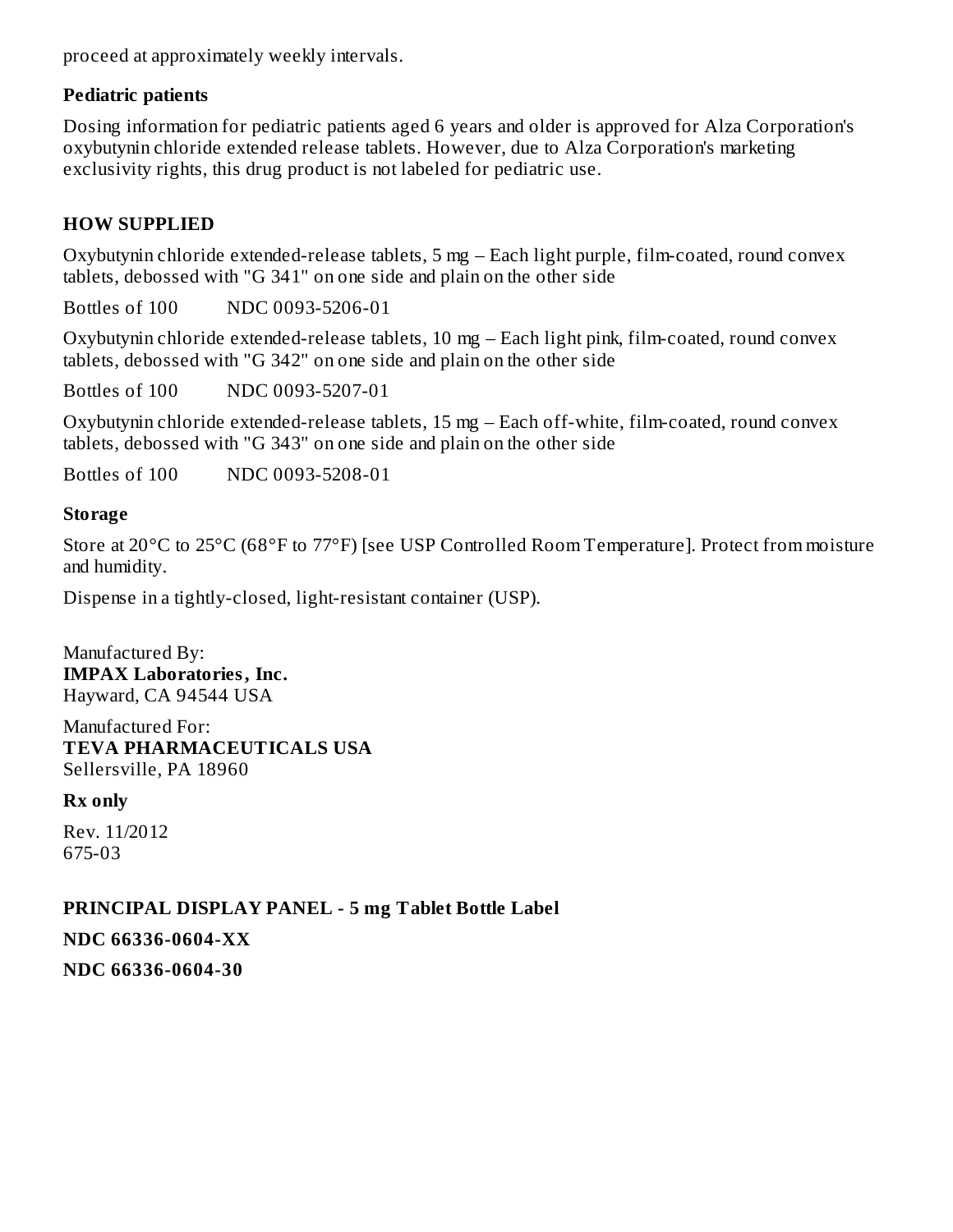

# **OXYBUTYNIN CHLORIDE** oxybutynin chloride tablet, extended release **Product Information Product T ype** HUMAN PRESCRIPTION DRUG **Ite m Code (Source )** NDC:6 6 336 -6 0 4(NDC:0 0 9 3-520 6 ) **Route of Administration** ORAL **Active Ingredient/Active Moiety Ingredient Name Basis of Strength Strength OXYBUTYNIN CHLORIDE** (UNII: L9 F3D9 RENQ) (OXYBUTYNIN - UNII:K9 P6 MC7092) OXYBUTYNIN CHLORIDE 5 mg **Inactive Ingredients Ingredient Name Strength HYPROMELLOSES** (UNII: 3NXW29V3WO) **LACTOSE MONOHYDRATE** (UNII: EWQ57Q8 I5X) **METHACRYLIC ACID** (UNII: 1CS0 2G8 6 56 ) **CELLULOSE, MICROCRYSTALLINE** (UNII: OP1R32D6 1U) **TALC** (UNII: 7SEV7J4R1U) **TRIETHYL CITRATE** (UNII: 8Z9 6QXD6UM) **FD&C BLUE NO. 2** (UNII: L0 6K8R7DQK) **FD&C RED NO. 4 0** (UNII: WZB9 127XOA) **Product Characteristics Color** PURPLE (light purple) **Score Score no** score **no** score **Shape** ROUND (film-coated, round, convex) **Size Size** 7mm **Flavor Imprint Code** G341

**Contains**